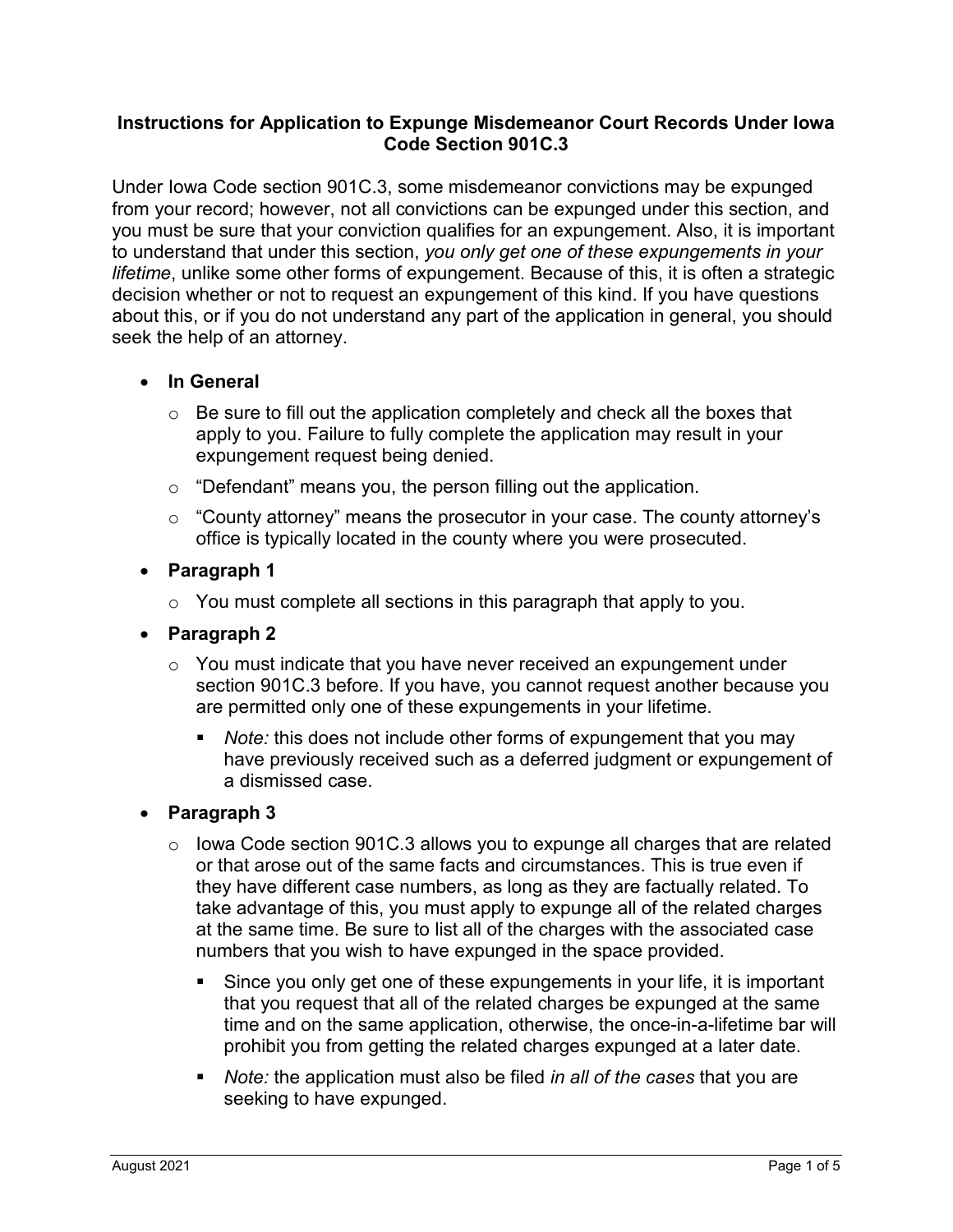- $\circ$  To check for multiple charges, review the sentencing order or your criminal history that you get from the Iowa Division of Criminal Investigation (DCI) (see **Paragraph 9** below) and look for offense dates that are the same or that are close in time.
- $\circ$  You can also ask your defense attorney on the criminal case (if you had one), the county attorney's office in the county where you were convicted, or an Iowa Legal Aid attorney or private attorney who may help you with the expungement.

## • **Paragraph 4**

- o Not all misdemeanor charges are eligible for expungement under section 901C.3. Refer to the list of Code section numbers in paragraph 4 of the application for charges that are ineligible and compare it to the section number you were convicted under.
- $\circ$  Keep in mind that Code sections change over the years and that you will have to compare the Code section in effect when you were convicted to the language of the Code sections listed in paragraph 4. For example, something that may be a felony now may have been a misdemeanor when you were convicted, or vice versa. The older your charge, the more of a chance that the Code has been changed, perhaps even more than once.
- $\circ$  The crime that you were initially charged with is often not the same one that you were convicted of. For example, if you pleaded guilty to a lower charge as part of a plea deal, or if the charge was later amended, the charge of your conviction may be different from the initial charge. The charge that you are convicted of is all that matters for the application, not the initial charge.
- $\circ$  To determine what charge you were actually convicted of, and not just initially charged with, review the conviction or sentencing order. The order will list the section number of conviction. Compare that number to the list of ineligible section numbers in paragraph 4, also keeping in mind the Code in effect in the year when you were convicted. You may also ask the county attorney's office or the clerk of court's office in the county where you were convicted and they may be able to provide you with that information. This analysis can be complicated. You may want to consult with an Iowa Legal Aid attorney or private attorney to make sure you understand your options.

### • **Paragraph 5**

- $\circ$  You must have paid in full any court debt related to the case or cases you are seeking to have expunged. This *does not* apply to any outstanding money you may owe on any other unrelated cases, for example an unpaid speeding ticket.
- $\circ$  Contact the county attorney or clerk of court's office in the county where you were convicted to verify whether you still owe any money on the case or cases you are trying to have expunged.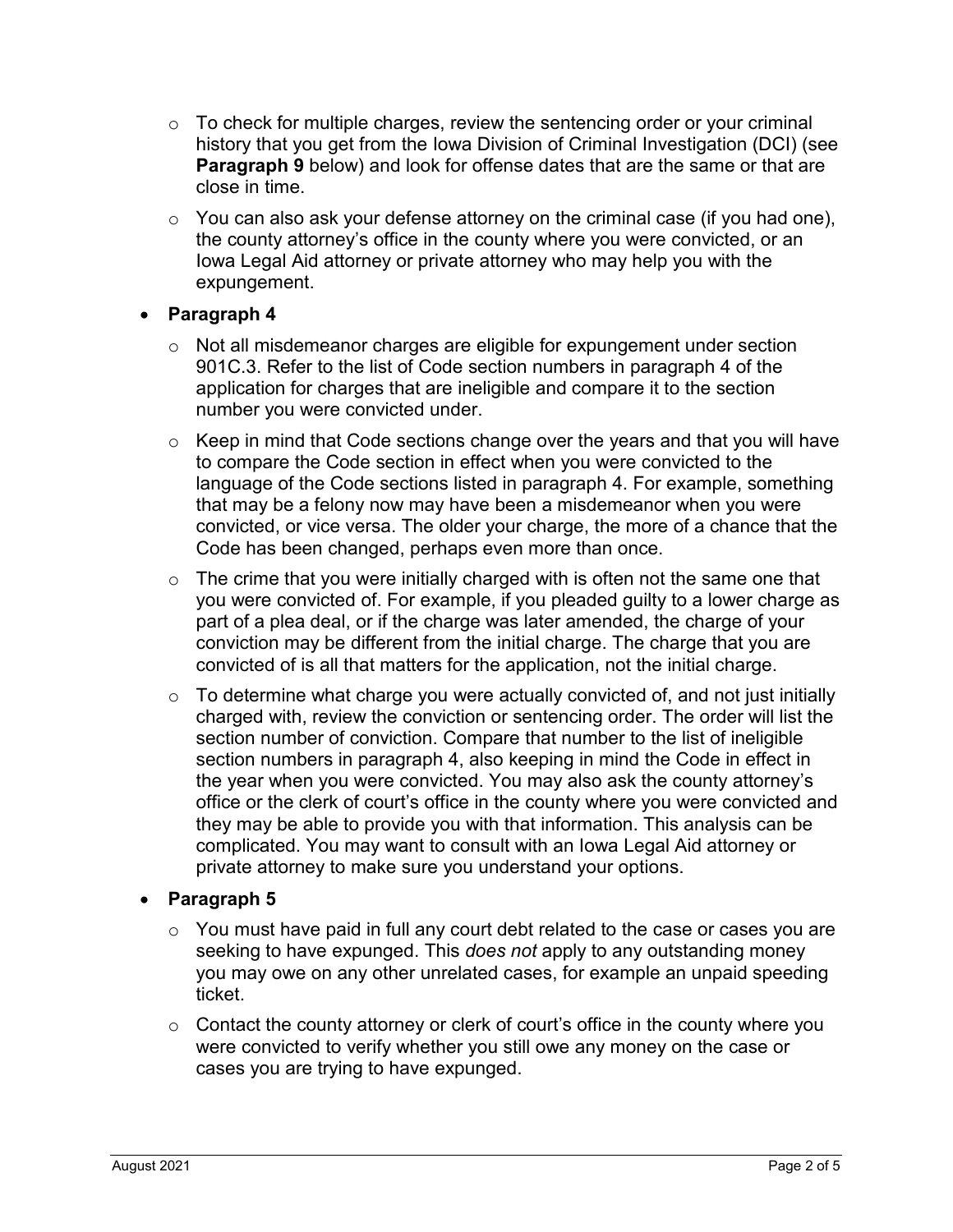# • **Paragraph 6**

 $\circ$  At least eight years must have passed since the court entered a conviction on the charge you are seeking to have expunged (not eight years since you were arrested or initially charged).

# • **Paragraph 7**

- $\circ$  You may not request an expungement if you have any pending criminal cases that have not been resolved. Typically, a case is still pending if you have court dates scheduled or if you were just recently arrested.
- $\circ$  This does not include pending minor traffic offenses such as a parking ticket or seat belt ticket.

## • **Paragraph 8**

- $\circ$  You may not receive an expungement under section 901C.3 if you have previously received more than one deferred judgment. Receiving just one deferred judgment does not preclude you from an expungement under section 901C.3.
- $\circ$  If you received a deferred judgment for multiple charges at the same time, it counts as only one.

# • **Paragraph 9**

- $\circ$  You must attach a copy of your lowa Division of Criminal Investigation (DCI) criminal history to your expungement application. The criminal history document cannot be more than 30 days old.
- It is best to have your expungement application completed and ready to file before requesting a copy of your criminal history. This will help avoid the criminal history becoming more than 30 days old and expiring.
- $\circ$  To request a copy of your criminal history, you must complete two forms—the Criminal History Request Form and the Criminal History Billing Form—and send the forms along with the proper payment to the DCI. Both forms can be found at [https://dps.iowa.gov/divisions/criminal-investigation/criminal-history/](https://dps.iowa.gov/divisions/criminal-investigation/criminal-history/record-check-forms) [record-check-forms.](https://dps.iowa.gov/divisions/criminal-investigation/criminal-history/record-check-forms)
	- The first form [\(Criminal History Request Form\)](https://dps.iowa.gov/sites/default/files/criminal-investigation/support-operations/RequestForm.pdf) is the actual criminal history request. You must fill out all applicable parts and sign it (see example below).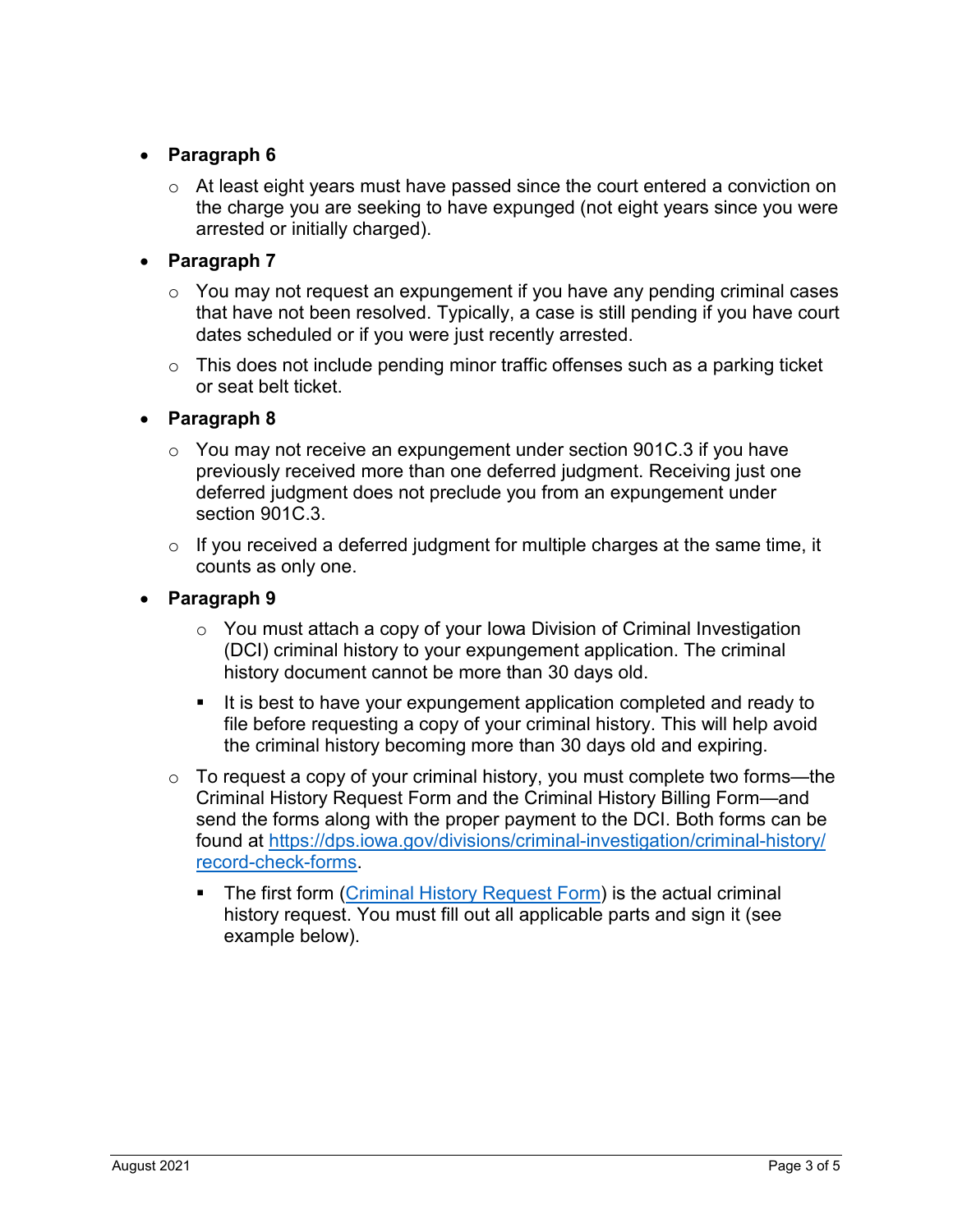|                                                                                                                                                                                                                                                                                                                                                                                                                        | <b>STATE OF IOWA</b><br><b>Criminal History Record Check</b><br><b>Request Form</b> |                                                                                                                 |  |                                                                                         |
|------------------------------------------------------------------------------------------------------------------------------------------------------------------------------------------------------------------------------------------------------------------------------------------------------------------------------------------------------------------------------------------------------------------------|-------------------------------------------------------------------------------------|-----------------------------------------------------------------------------------------------------------------|--|-----------------------------------------------------------------------------------------|
|                                                                                                                                                                                                                                                                                                                                                                                                                        | <b>DCI Account Number:</b>                                                          | (if applicable)                                                                                                 |  |                                                                                         |
| Mail or Fax completed forms to:                                                                                                                                                                                                                                                                                                                                                                                        | Send results to:                                                                    |                                                                                                                 |  |                                                                                         |
| <b>Iowa Division of Criminal Investigation</b>                                                                                                                                                                                                                                                                                                                                                                         | Name                                                                                |                                                                                                                 |  |                                                                                         |
| Support Operations Bureau, 1st Floor<br>$215$ E. $7th$ Street<br>Des Moines, Iowa 50319<br>$(515)$ 725-6066<br>(515) 725-6080 Fax                                                                                                                                                                                                                                                                                      | Address<br>Phone                                                                    | the contract of the contract of the contract of the contract of the contract of the contract of the contract of |  | Indicate where you want the<br>criminal history sent (usually<br>put your address here) |
|                                                                                                                                                                                                                                                                                                                                                                                                                        | Fax                                                                                 |                                                                                                                 |  |                                                                                         |
| am requesting an Iowa Criminal History Record Check on:<br>Last Name (mandatory)                                                                                                                                                                                                                                                                                                                                       | First Name (mandatory)                                                              | Middle Name (recommended)                                                                                       |  |                                                                                         |
|                                                                                                                                                                                                                                                                                                                                                                                                                        |                                                                                     |                                                                                                                 |  | Your information                                                                        |
| Date of Birth (mandatory)                                                                                                                                                                                                                                                                                                                                                                                              | Gender (mandatory)<br>$\Box$ Female<br>$\Box$ Male                                  | <b>Social Security Number</b> (recommended)                                                                     |  |                                                                                         |
| Release Authorization: Without a signed release from the subject of the request, a complete criminal history record may<br>not be releasable, per Code of Iowa, Chapter 692.2. For complete criminal history record information, as allowed by law,<br>always obtain a signed release from the subject of the request.<br>*** This form (DCI-77) is the only approved release authorization form for this purpose.***  |                                                                                     |                                                                                                                 |  |                                                                                         |
| Release Authorization: Thereby give permission for the above requesting official to conduct an Iowa criminal history record check with the Division of<br>Criminal Investigation (DCI). Any criminal history data concerning me that is maintained by the DCI may be released as allowed by law. I understand this can include<br>information concerning completed deferred judgments and arrests without dispositions |                                                                                     |                                                                                                                 |  | Sign here                                                                               |
| Release Authorization Signature:                                                                                                                                                                                                                                                                                                                                                                                       |                                                                                     |                                                                                                                 |  |                                                                                         |

- **The second form [\(Criminal History Billing Form\)](https://dps.iowa.gov/sites/default/files/criminal-investigation/support-operations/BillingForm.pdf) is used to submit the** required payment for the criminal history document.
- **Completed forms may be delivered in person, by mail, or by fax.** 
	- Mail or hand-delivery (with payment):

Iowa Division of Criminal Investigation Support Operations Bureau 1st Floor, 215 E. 7th St. Des Moines, IA 50319

• Fax: 515-725-6080

#### • **Read Before Signing section**

o Read each paragraph and check the box on the left indicating that you understand the statement. If you do not understand the statement, you should consult with an Iowa Legal Aid attorney or private attorney.

#### • **Certification of Service by Mailing or Delivery**

- $\circ$  If you file the application electronically, then you do not need to fill out this section, as the court's electronic document management system will automatically notify the county attorney.
- $\circ$  If you do not file the application electronically, then you must serve a copy of the application and all attachments on the county attorney by hand-delivering or mailing it to the county attorney's office in the county of your conviction.